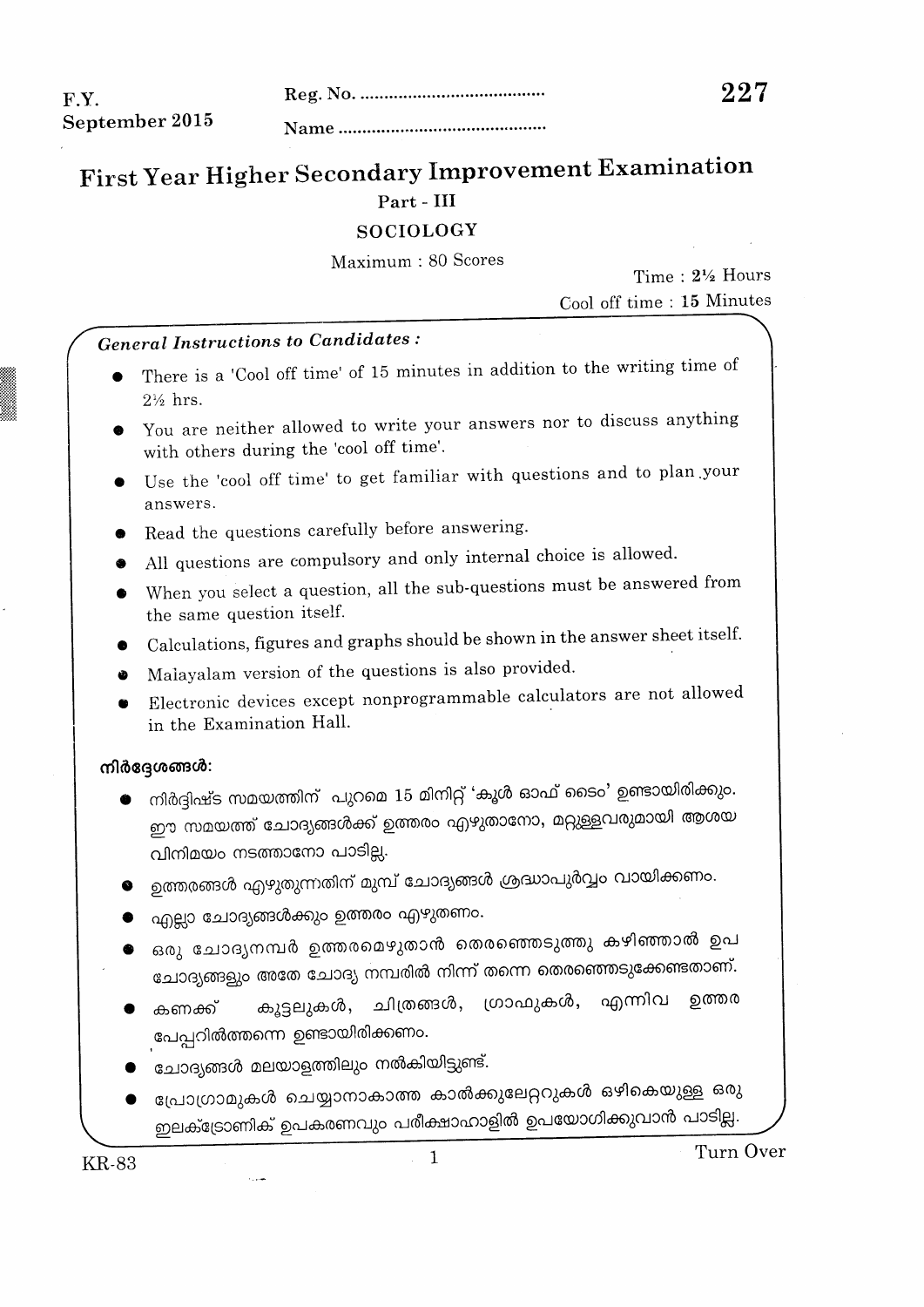|       |                                  |     |    |                                                     | $\bf 227$ |
|-------|----------------------------------|-----|----|-----------------------------------------------------|-----------|
| 1.    | The founder of institutionalized |     | 1. | ഇന്ത്യയിലെ അക്കാദമിക സാമൂഹ-                         |           |
|       | sociology in India is            |     |    | ശാസ്ത്രത്തിന്റെ<br>പിതാവെന്നറിയ                     |           |
|       | a) D. P. Mukerjee                |     |    | പ്പെടുന്നത്  ആണ്.                                   |           |
|       | G. S. Ghurye<br>b)               |     |    | a) ഡി.പി. മുഖർജി                                    |           |
|       | M. N. Srinivas<br>C)             |     |    | b) ജി.എസ്സ്. ഗുരൈ                                   |           |
|       | August Comte<br>d)               | (1) |    | എം.എൻ. ശ്രീനിവാസ്<br>C)                             |           |
|       |                                  |     |    | d) അഗസ്ത് കോമത്                                     | (1)       |
| 2.    | Clarify the view of Herbert      |     | 2. |                                                     |           |
|       | Risley in considering India as a |     |    | വർഗ്ഗ സമൂഹത്തിന്റെ പരിണാമത്തെ                       |           |
|       | unique 'laboratory' for studying |     |    | ക്കുറിച്ച് പഠിക്കാൻ പറ്റിയ വേറിട്ട ഒരു              |           |
|       | the evolution of racial types.   | (2) |    | പരീക്ഷണശാലയാണ് ഇന്ത്യ എന്ന                          |           |
|       |                                  |     |    | ഹെർബർട്ട് റസ്ലിയുടെ കാഴ്ച്ചപ്പാട്<br>വ്യക്തമാക്കുക. |           |
|       |                                  |     |    |                                                     | (2)       |
| 3.    | List two examples for social     |     | 3. | നിങ്ങളുടെ സമൂഹത്തിൽ നിരീക്ഷിക്കാൻ                   |           |
|       | inequalities which you observe   |     |    | കഴിയുന്ന സാമൂഹ്യാസമത്വങ്ങൾക്ക്                      |           |
|       | in your society.                 | (2) |    | രണ്ട് ഉദാഹരണങ്ങൾ എഴുതുക.                            | (2)       |
|       |                                  |     |    |                                                     |           |
| 4.    | Who pointed out and explained    |     | 4. | 'സമൂഹശാസ്ത്ര സങ്കൽപ്പം' എന്ന                        |           |
|       | sociological imagination?        | (1) |    | സങ്കൽപ്പനം<br>ചൂണ്ടിക്കാട്ടി                        |           |
|       |                                  |     |    | വിശദീകരിച്ചതാരാണ്.                                  | (1)       |
| 5.    | Evaluate the functionalist and   |     | 5. | സാമൂഹ്യ സ്ഥാപനമെന്ന നിലയിൽ                          |           |
|       | conflict views of family as a    |     |    | കുടുംബത്തെക്കുറിച്ച്<br>നിർവ്വഹണ                    |           |
|       | social institution.              | (4) |    | സിദ്ധാന്തത്തിന്റെയും<br>സംഘട്ടന                     |           |
|       |                                  |     |    | സിദ്ധാന്ത<br>കാഴ്ച്ചപ്പാടുകൾ<br>വിലയിരുത്തുക.       |           |
|       |                                  |     |    |                                                     | (4)       |
| KR-83 |                                  | 2   |    |                                                     |           |
|       |                                  |     |    |                                                     |           |

 $KR-83$ 

 $\mathcal{L}_{\text{max}}$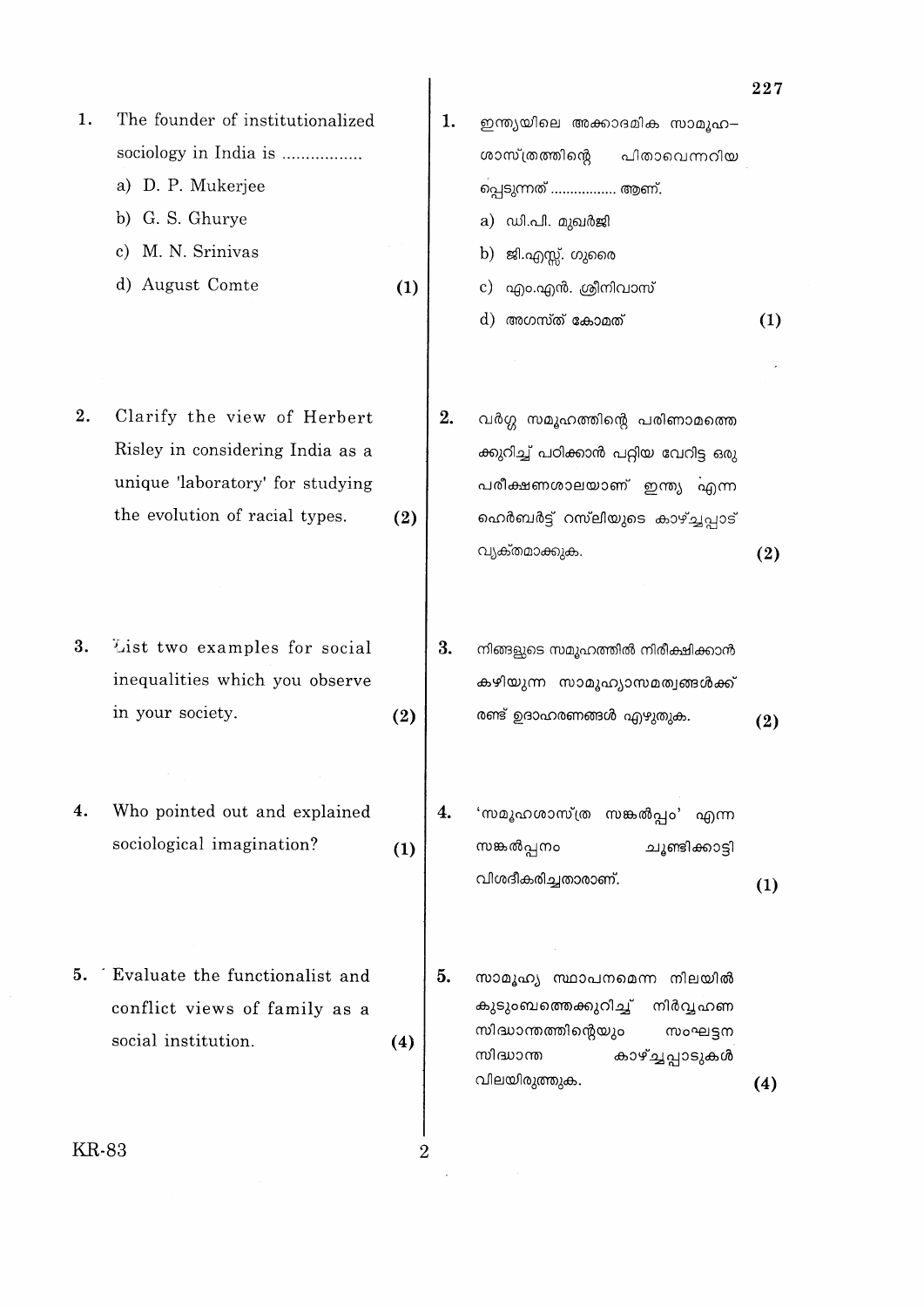needs promote 'India to 6. cosmopolitanism'. How far do you agree with this statement? Compare cosmopolitanism and ethnocentrism in the present Indian context.

Using case study along with 7. social survey as the methods of study for a particular research is known as ............

a) triangulation

b) trigonometry

c) field work

- d) population
- Write two differences between 8. primary and secondary groups  $(4)$ with examples.
- Compare power and authority. 9.
- 10. Explain the three basic forms of advantages which privileged groups enjoy.  $(3)$

**KR-83** 

സാർവജനീനതയെ 'ഇന്ത്യ പ്രോത്സാഹിപ്പിക്കണം'-നിങ്ങൾ ചിന്തയോട് എത്രമാത്രം ഈ യോജിക്കുന്നു. ആധുനിക ഇന്ത്യൻ സാഹചര്യത്തിൽ സാർവജനീനതയെ വംശ കേന്ദ്രോത്മുഖതയുമായി താരതമ്യം  $(7)$ ചെയ്യുക.

6.

 $(7)$ 

 $(1)$ 

- ഒരു സമൂഹശാസ്ത്ര പഠനത്തിൽ കേസ് 7. സ്റ്റഡിയും സാമൂഹ്യ സർവ്വേയും പഠന രീതികളായി ഉപയോഗിക്കുന്നതിനെ ................... എന്നു പറയാം.
	- a) ട്രയാൻങ്കുലേഷൻ
	- b)  $[slacos<sub>omon</sub>(sl<sub>5</sub>)]$

c) ഫീൽഡ് വർക്ക്

- $(1)$ d) പോപ്പുലേഷൻ
- 8. ഗണത്തിനും ദിതീയ പ്രാധമിക സഹിതം ഗണത്തിനും ഉദാഹരണ വ്യത്യാസങ്ങളെഴുതുക.  $(4)$
- ശക്തി അധികാരം എന്നിവ താരതമ്യം 9.  $(4)$ ചെയ്യുക.
- $10.$  വിശേഷ അവകാശങ്ങളുള്ള ഗ്രൂപ്പുകൾ ആസ്വദിക്കുന്ന മൂന്ന് അടിസ്ഥാന ആനുകൂല്യങ്ങൾ വിശദമാക്കുക.  $(3)$

Turn Over

3

 $(4)$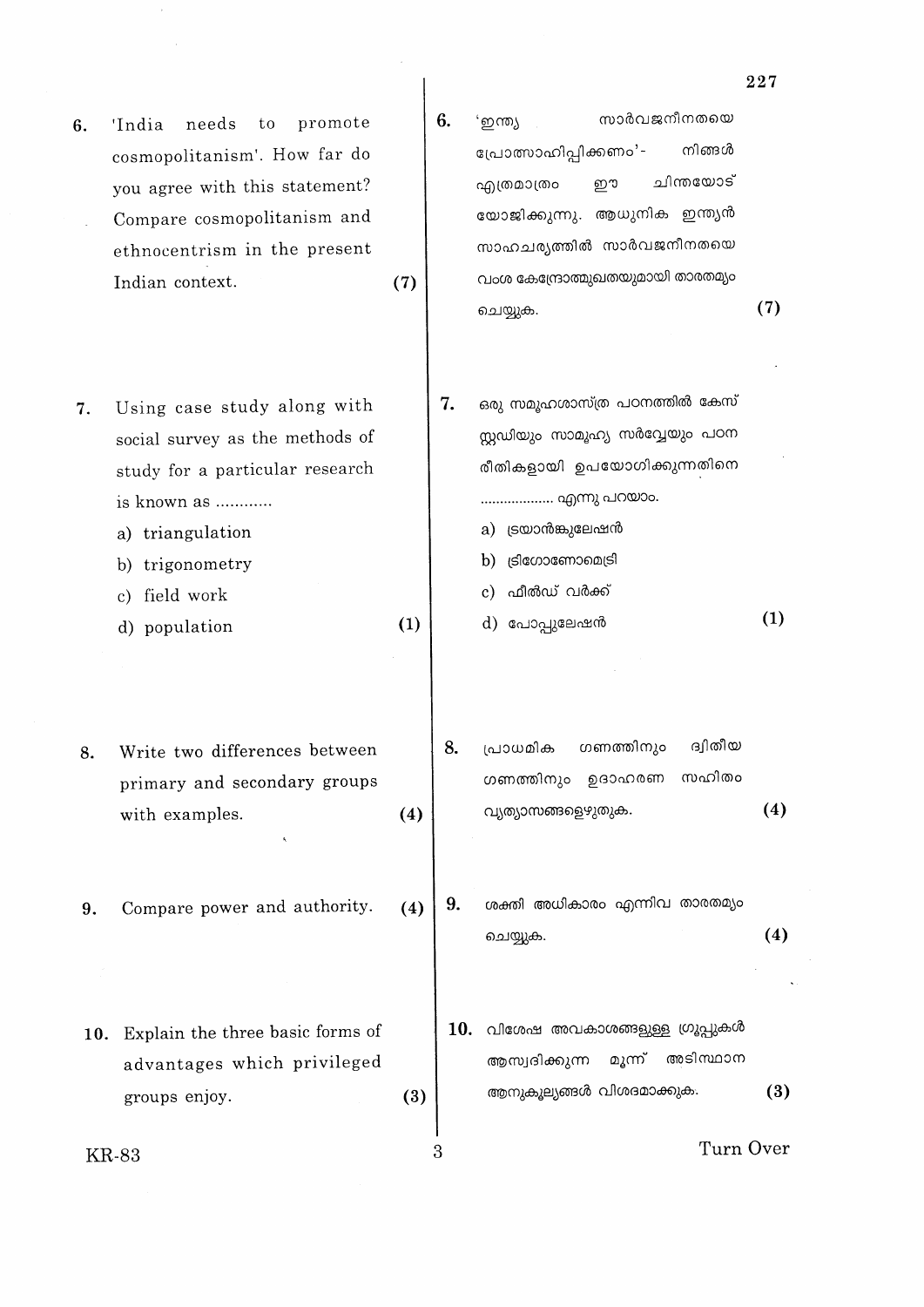- 11. Examine the two principles of sample selection.  $(4)$
- 12. Analyze the scope of sociology. How does psychology help sociological analysis?  $(4)$
- 13. Classify suitably.  $(4)$ Teacher, son, doctor, mother

| Ascribed status | Achieved status |
|-----------------|-----------------|
|                 |                 |
|                 |                 |
|                 |                 |

- 14. Explain 'Risk Society'.
- 15. Interpret the concept of 'value neutrality' explained by Max Weber.

 $(2)$ 

4

തത്വങ്ങളെ വിലയിരുത്തുക.  $(4)$  $\bf 12.$  സമൂഹശാസ്ത്രത്തിന്റെ സാധൃതകൾ വിശകലനം ചെയ്യുക. മനശ്ശാസ്ത്രം സമൂഹശാസ്ത്ര വിശകലനത്തെ എങ്ങനെയെല്ലാം സഹായിക്കുന്നു.  $(4)$ 13. അനുയോജ്യമായി ഇനം തിരിച്ച് പട്ടികപ്പെടുത്തുക.  $(4)$ അധ്യാപിക, മകൻ, ഡോക്ടർ, അമ്മ. ആരോപിത പദവി ആർജ്ജിത പദവി

11. സാമ്പിൾ തിരഞ്ഞെടുപ്പിന്റെ

227

രണ്ടു

- $(2)$ 14. 'അപകട സാധ്യതയുള്ള സമൂഹം' എന്നാൽ എന്ത് എന്ന് വിശദീകരിക്കുക.  $(2)$ 
	- 15. മാക്സ് വിശദീകരിച്ച് വെബർ 'മൂല്യനിരപേക്ഷത' എന്ന സങ്കൽപ്പനത്തെ വ്യാഖ്യാനിക്കുക.  $(2)$

**KR-83**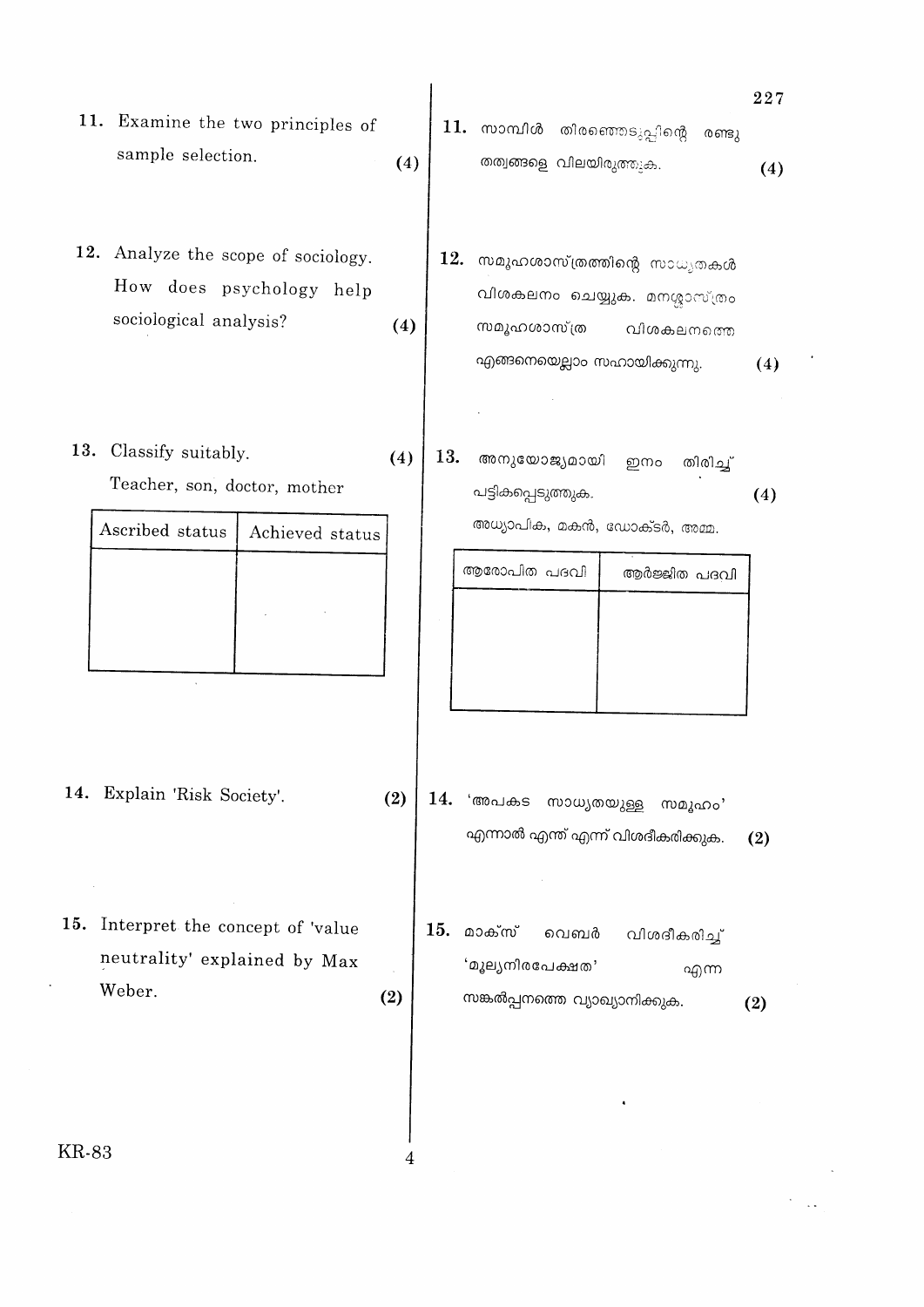|     |                                    |     |     |                                   | $\bf 227$ |
|-----|------------------------------------|-----|-----|-----------------------------------|-----------|
| 16. | It is maintaining its links with   |     | 16. | ഭൂതകാലവുമായി<br>ബന്ധം             |           |
|     | the past, but also adapting to the |     |     | നിലനിർത്തുകയും വർത്തമാനകാല        |           |
|     | present and thus evolving over     |     |     | വുമായി പൊരുത്തപ്പെടുകയും ചെയ്ത്   |           |
|     | time'. D. P. Mukerjee termed, it   |     |     | പരിണമിക്കുന്നതാണ്  എന്ന്          |           |
|     | $as$                               |     |     | ഡി.പി. മുഖർജി ചൂണ്ടിക്കാട്ടുന്നു. |           |
|     | a) culture                         |     |     | a) സംസ്ക്കാരം                     |           |
|     | b) belief                          |     |     | $b)$ വിശ്വാസം                     |           |
|     | c) rituals                         |     |     | ആചാരം<br>$\mathbf{c}$             |           |
|     | d) living tradition                | (1) |     | d) ജൈവ പാരമ്പര്യം                 | (1)       |
|     |                                    |     |     |                                   |           |
|     |                                    |     |     |                                   |           |
|     |                                    |     |     |                                   |           |
| 17. | Match the following given $A, B$   |     | 17. | ചേരുംപടി ചേർക്കുക.                |           |
|     | and C columns with each other      |     |     | $A, B, C$ ഇവ അർദ്ധപൂർണ്ണമായി      |           |
|     | meaningfully to get one score      |     |     | ചേർത്താൽ ഒരു സ്കോർ വീതം           |           |
|     | each.                              | (5) |     | ലഭിക്കും.                         | (5)       |
|     |                                    |     |     |                                   |           |

 $\ddot{\phantom{a}}$ 

| A                                                           | R              |                                       |
|-------------------------------------------------------------|----------------|---------------------------------------|
| Charles Darwin                                              | Exogamy        | Moral force of society                |
| ചാൾസ് ഡാർവിൻ                                                | ബഹിർഗണ വിവാഹം  | സമൂഹത്തിന്റെ സദാചാര ശക്തി             |
| Emile Durkheim                                              | Reflexivity    | Political dominance                   |
| എമൈൽ ദുർഖൈം                                                 | പ്രതിപതനം      | രാഷ്ട്രീയ മേധാവിത്വം                  |
| M. N. Srinivas<br>Evolution<br>എം.എൻ. ശ്രീനിവാസ്<br>പരിണാമം |                | Analyze oneself<br>സ്വയം വിലയിരുത്തുക |
| Researcher                                                  | Dominant caste | Marriage                              |
| ഗവേഷകൻ                                                      | പ്രബല ജാതി     | വിവാഹം                                |
| Endogamy<br>Solidarity<br>സ്വഗണ വിവാഹം<br>ഐക്യദാർഡ്യം       |                | Change<br>മാറ്റം                      |

KR-83

 $\bar{a}$ 

 $\overline{5}$ 

 $\bar{\beta}$ 

 $\ddot{\phantom{0}}$ 

Turn Over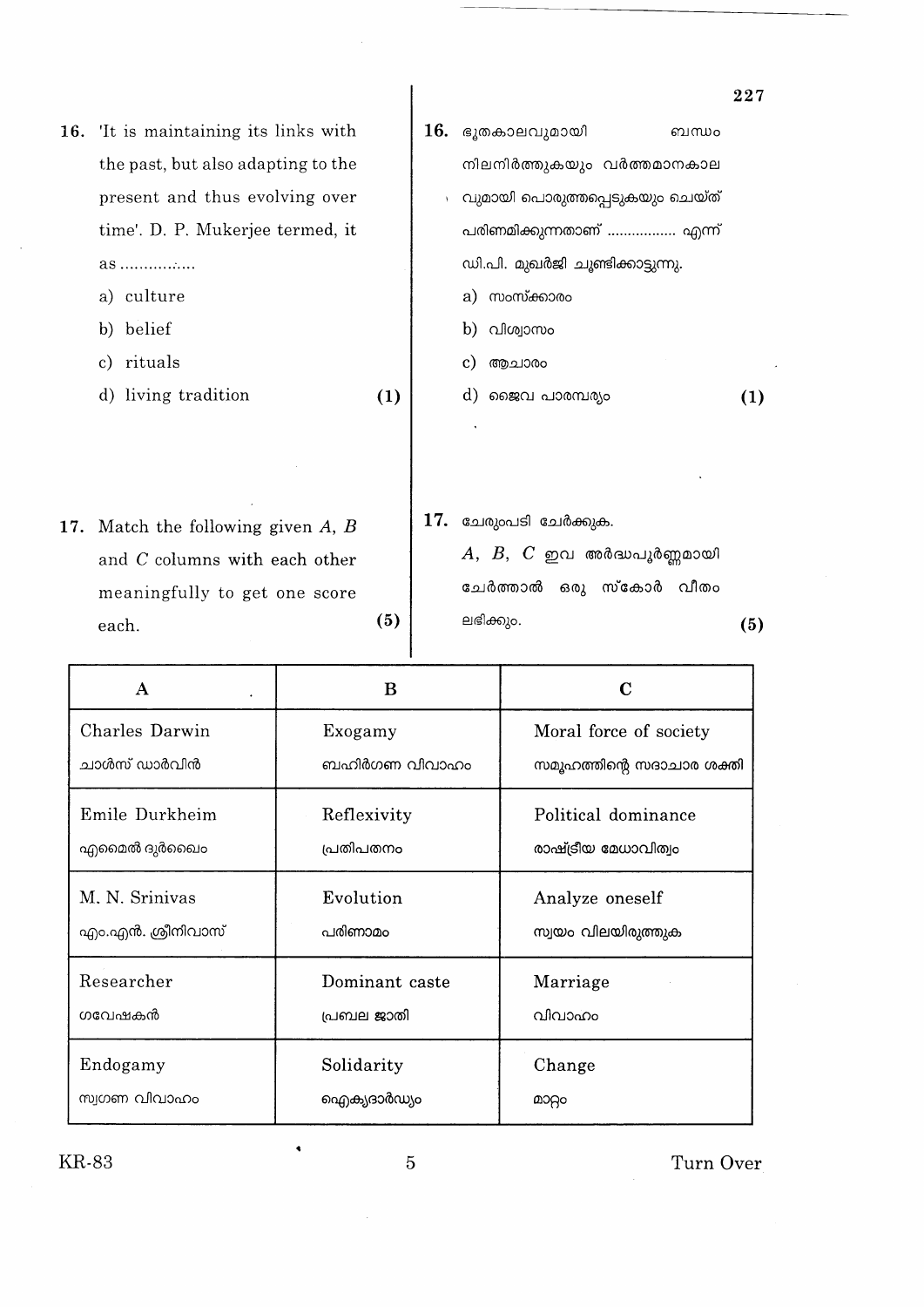18. "The public institution which restricts the power of the officials in regard to their responsibilities without providing absolute power is known as ............

> List its any three authoritarian characteristics.  $(4)$

19. Analyze the view of Louis Dumont in considering 'caste' more important than the 'village'  $(2)$ as a unit of social analysis.

20. Explain Ghettoization.

 $(2)$ 

6

- 21. Analyze three major environmental problems which India faces with examples and its reasons.  $(8)$
- 22. Compare and distinguish the features of social evolution from revolution. Point out one each for social example evolution and revolutions.  $(4)$
- $18.$  ഉദ്യോഗസ്ഥർക്ക് അവരുടെ ഉത്തരവാദിത്വങ്ങളിൽ പൂർണ്ണാധികാരം നൽകാതെ അവരെ നിയന്ത്രിക്കുന്ന പൊതു സ്ഥാപനമാണ് ..................... . അതിന്റെ മൂന്ന് അധികാര സ്വഭാവങ്ങൾ എഴുതുക.  $(4)$
- $19.$  സാമൂഹിക അപഗ്രഥനത്തിന് 'ഗ്രാമത്തെ' ക്കാൾ 'ജാതി' ക്കാണ് പ്രാധാന്യം എന്ന ലൂയിസ് ഡ്യുമെന്റിന്റെ കാഴ്ച്ചപ്പാട് വിശകലനം ചെയ്യുക.  $(2)$
- $20.$  ഗെറ്റോവൽക്കരണം വിശദീകരിക്കുക.  $(2)$ 
	- 21. ഇന്ത്യ നേരിടുന്ന മൂന്ന് പ്രധാന പരിസ്ഥതി പ്രശ്നങ്ങൾക്ക് ഉദാഹരണങ്ങൾ കണ്ടെത്തി അവയുടെ കാരണങ്ങൾ വിശകലനം ചെയ്യുക.  $(8)$
- 22. സാമൂഹ്യ പരിണാമത്തെയും വിപ്ലവത്തെയും താരതമും ചെയ്ത് വേർതിരിച്ചെഴുതുക. അവയ്ക്ക് ഒരു ഉദാഹരണം വീതം കണ്ടെത്തുക.  $(4)$

**KR-83** 

227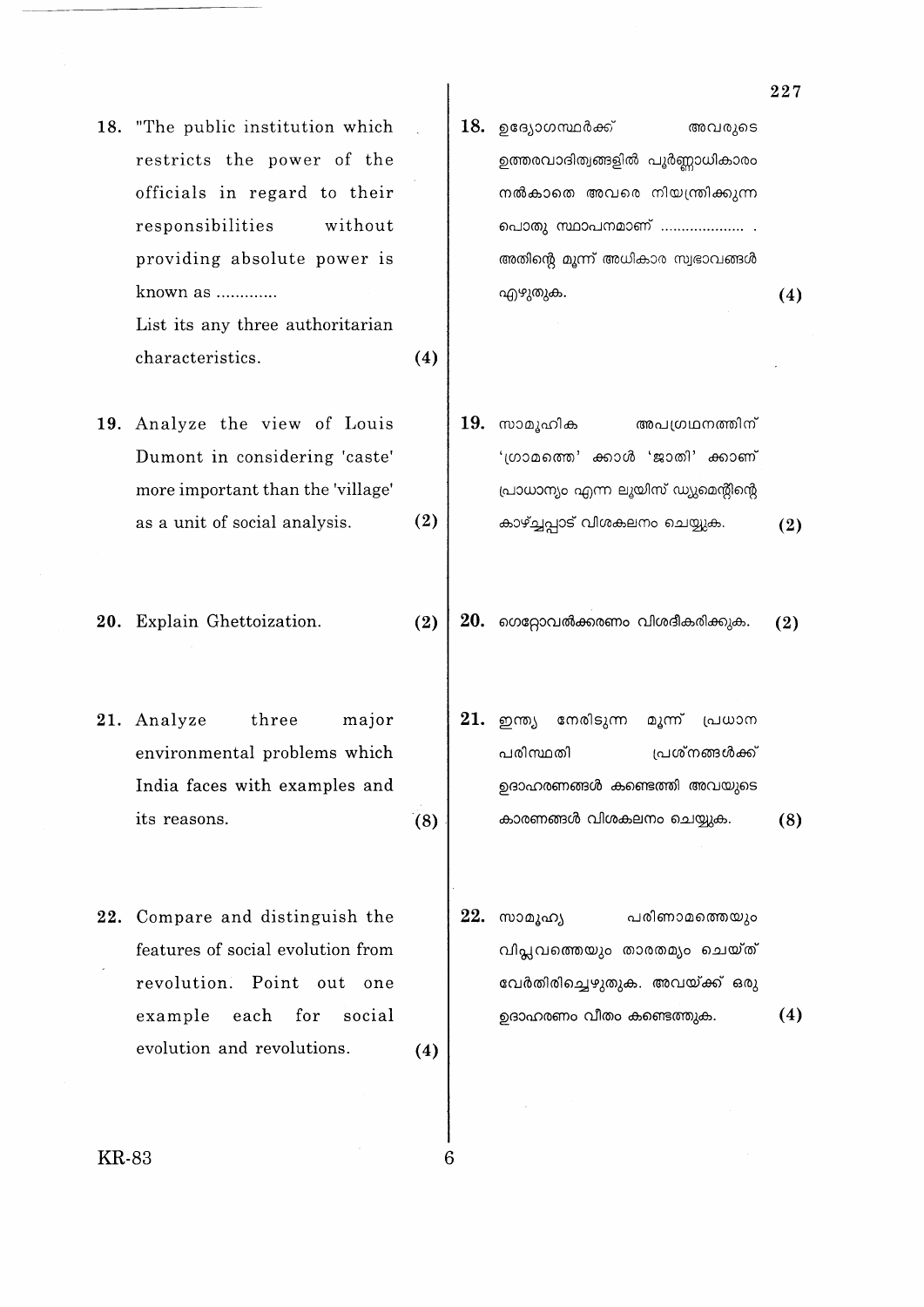

227

**KR-83**